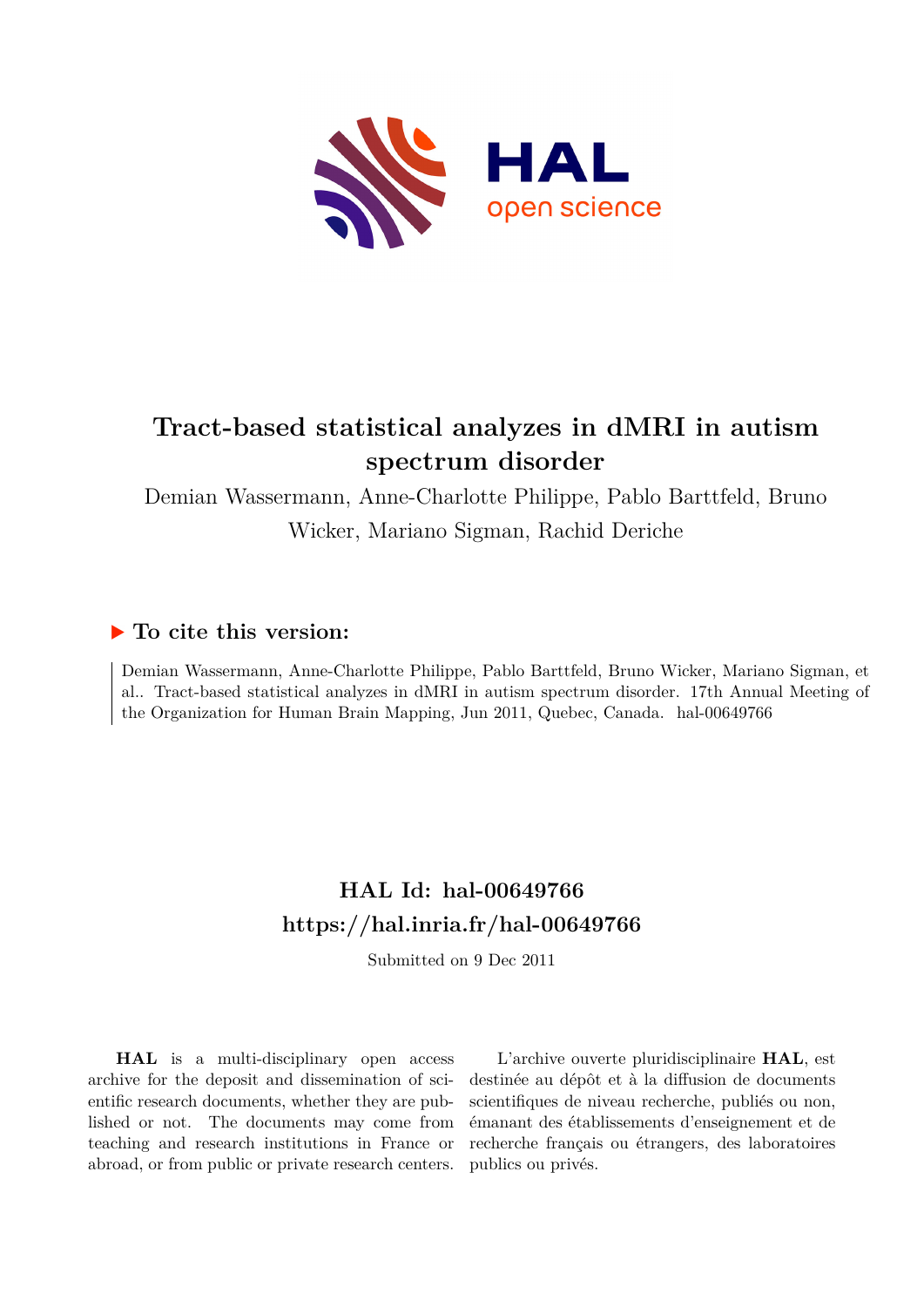# **Tract-based statistical analyzes in dMRI in autism spectrum disorder**

#### **Submission No:**

3854

### **Introduction:**

Abnormal face processing is one of the hallmark features of social impairments in autism spectrum disorder (ASD). Previous neuroimaging studies showed that the fusiform gyrus is involved in face perception and is not or abnormally activated in autistic subjects [1][5]. The aim of this study was to quantify potential anatomical differences in the white matter tracts that traverse the fusiform gyrus, the prefrontal cortex and the superior temporal gyrus, and correlate them with ADOS scores in ASD subjects. We used Diffusion Tensor MRI (DT) images to assess the integrity of automatically segmented white matter bundles connecting these brain areas. Then, we perform statistical analysis on these fiber bundles using diffusivity measures calculated from DT to characterize tissue microstructure changes and correlate these changes with ADOS scores.

### **Methods:**

Participants. 7 adults with high functioning autism or Asperger syndrome and 11 typical adults participated in the study.

Data acquisition and preparation. For each participant, diffusion-weighted images were acquired with  $1\times1\times1.3$ mm voxel size using 80 non-collinear directions at b=1000s/mm2 and 1 image with b=0s/mm2. We started preparation by generating an unbiased template of the DT images and registering non-linearly all of the images to it. Then, we computed full brain tractography for every subject. Finally, we used the tools developed by Wassermann et al. [2] to cluster fiber bundles and identify the bundles traversing the fusiform gyrus. This gyrus was identified using the gyri parcellation of the JHU atlas. We clustered these bundles across subjects extracting a set of population-obtained bundles.

Data analysis. We applied the statistical analysis of Wassermann et al. [3] for each population-obtained bundle, we calculated its tract-probability map (TPM) and skeletonized this map to obtain a bidimensional representation of each bundle. For each patient, we projected the measures of diffusivity (FA, axial and radial diffusivity) around the tract to their closest points on the skeleton and averaged them with a weight according to the TPM. This produced two populations (one for patients and one for controls) of projected functions on the skeleton. For each tract and each measure, we used a clusterbased permutation hypothesis testing approach [4] to detect dissimilarities between populations. For significant clusters, we calculated correlation between the mean diffusivity measure and ADOS scores.

## **Results:**

We found several clusters with dissimilarities between ASD and control subjects in FA measures on tracts traversing the fusiform gyrus in both hemispheres of the brain (Fig.1). We observed a significant reduction of FA values in a cluster on a bundle joining the superior temporal gyrus to the prefrontal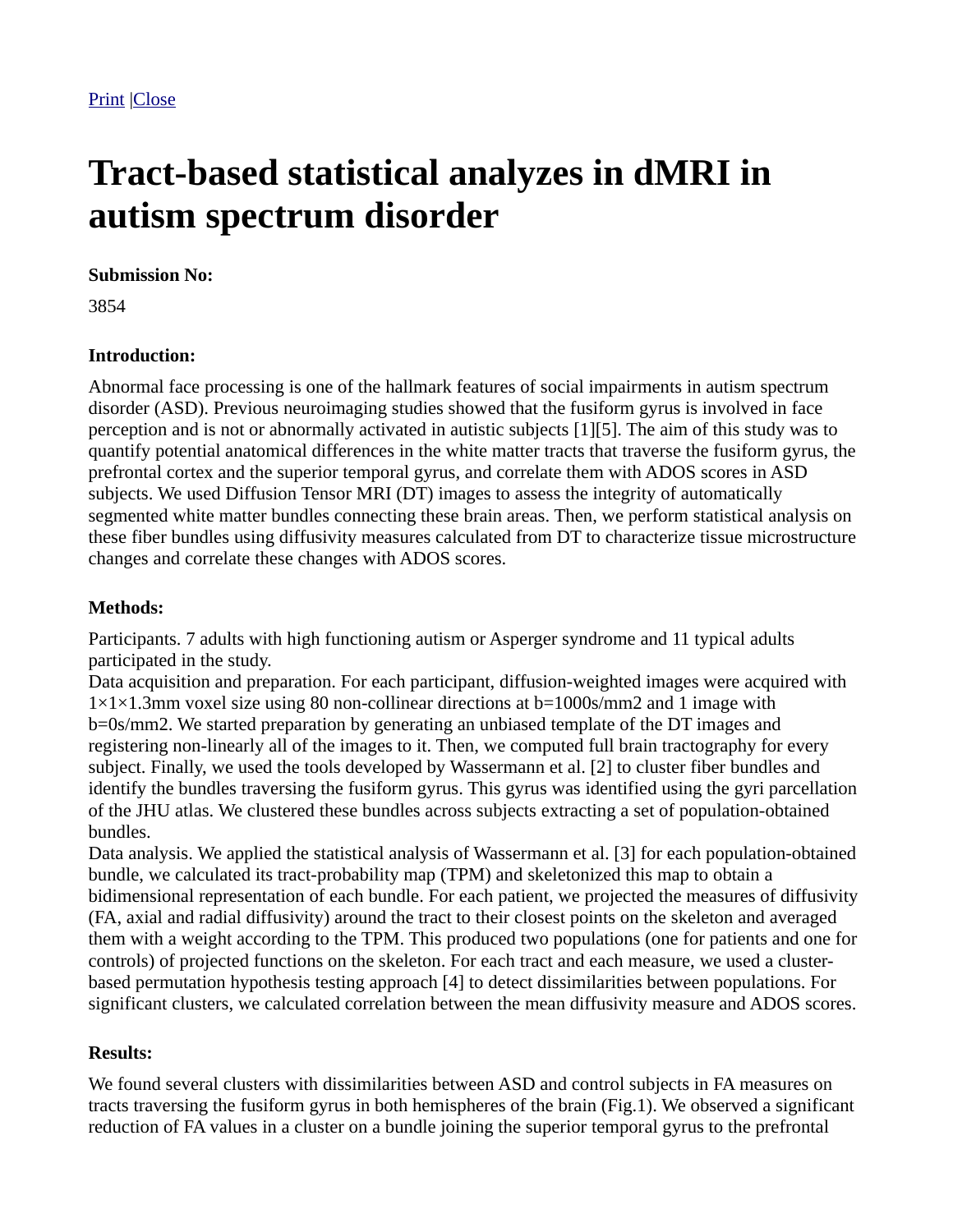cortex (Fig.2). In this cluster, the mean FA was strongly correlated with the ADOS scores (correlation  $coefficient < -0.96, p < 0.004$  (Fig.3).

### **Conclusions:**

Results revealing difference between controls and ASD subjects in clusters on fiber bundle traversing the fusiform gyrus are in agreement with current literature suggesting abnormal FFA function in ASD. The localization of the cluster where we found a correlation with ADOS social interaction scores is in agreement with current anatomical literature, the superior temporal gyrus being a classical area of face features recognition and the prefrontal cortex an area know to be involved in social information processing. This is reinforced by the strong inverse correlation (Fig. 3) showing that in this linking cluster a drop of FA value is strongly correlated with a rise of the intensity of ASD. Disruption of white matter tracts between regions implicated in social functioning and face perception may contribute to the [social impairments that characterize ASD.](http://ww4.aievolution.com/hbm1101/files/content/abstracts/abs_3618/Fig_1.png)



Fig1. One of the studied bundle traversing the fusiform gyrus. In orange significant clusters of difference between autists and controls on this bundle.



Fig2. Studied TPM and significant cluster (red voxels)